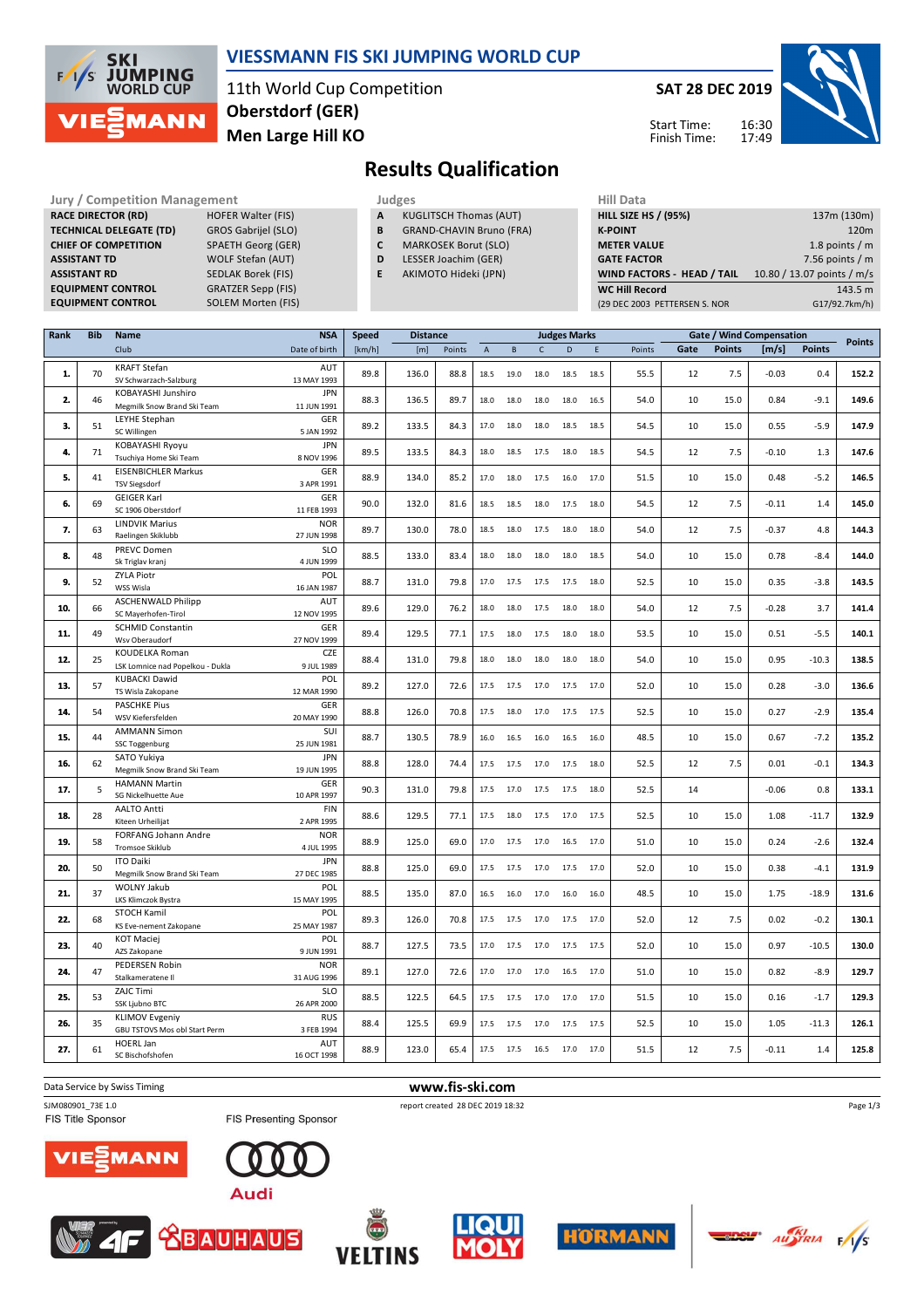

### **VIESSMANN FIS SKI JUMPING WORLD CUP**

11th World Cup Competition **Men Large Hill KO Oberstdorf (GER)**

**SAT 28 DEC 2019**





## **Results Qualification**

|     | <b>Bib</b><br>Name |                                                                 | <b>NSA</b>                        | <b>Speed</b> | <b>Distance</b> |        |                |                                                        |              | <b>Judges Marks</b> |      |        |      |               | <b>Gate / Wind Compensation</b> |               |               |
|-----|--------------------|-----------------------------------------------------------------|-----------------------------------|--------------|-----------------|--------|----------------|--------------------------------------------------------|--------------|---------------------|------|--------|------|---------------|---------------------------------|---------------|---------------|
|     |                    | Club                                                            | Date of birth                     | [km/h]       | [m]             | Points | $\overline{A}$ | $\, {\bf B}$                                           | $\mathsf{C}$ | D                   | E    | Points | Gate | <b>Points</b> | [m/s]                           | <b>Points</b> | <b>Points</b> |
| 27. | 22                 | POLASEK Viktor<br>Nove Mesto-Dukla                              | CZE<br>18 JUL 1997                | 88.5         | 130.0           | 78.0   | 18.0           | 17.5                                                   | 17.5         | 17.5                | 18.0 | 53.0   | 12   | 7.5           | 1.18                            | $-12.7$       | 125.8         |
| 29. | 33                 | <b>BOYD-CLOWES Mackenzie</b><br>Altius Nordic Ski Club          | CAN<br>13 JUL 1991                | 87.9         | 127.5           | 73.5   | 17.0           | 17.5                                                   | 17.5         | 17.0                | 17.5 | 52.0   | 10   | 15.0          | 1.39                            | $-15.0$       | 125.5         |
| 30. | 39                 | HULA Stefan<br>KS Eve-nement Zakopane                           | POL<br>29 SEP 1986                | 88.3         | 124.0           | 67.2   | 17.0           | 17.5                                                   | 17.0         | 17.0                | 17.0 | 51.0   | 10   | 15.0          | 0.80                            | $-8.6$        | 124.6         |
| 31. | 56                 | JOHANSSON Robert<br>Soere Aal IL                                | <b>NOR</b><br>23 MAR 1990         | 88.9         | 122.5           | 64.5   | 17.0           | 17.5                                                   | 16.5         | 16.5                | 17.0 | 50.5   | 10   | 15.0          | 0.55                            | $-5.9$        | 124.1         |
| 32. | 42                 | NAKAMURA Naoki<br>Tokai University Sapporo Ski Club             | <b>JPN</b><br>19 SEP 1996         | 88.3         | 122.0           | 63.6   | 17.5           | 17.0                                                   | 16.5         | 16.5                | 17.0 | 50.5   | 10   | 15.0          | 0.58                            | $-6.3$        | 122.8         |
| 33. | 4                  | ROTH Luca<br>Sv Messstetten                                     | GER<br>14 APR 2000                | 90.8         | 127.0           | 72.6   | 17.0           | 16.5                                                   | 17.0         | 17.0                | 17.5 | 51.0   | 14   |               | 0.09                            | $-1.0$        | 122.6         |
| 34. | 36                 | <b>BAER Moritz</b><br>SF Gmund-Duernbach                        | GER<br>16 MAY 1997                | 88.7         | 124.5           | 68.1   | 17.5           | 17.5                                                   | 17.0         | 17.5                | 17.5 | 52.5   | 10   | 15.0          | 1.24                            | $-13.4$       | 122.2         |
| 35. | 64                 | <b>LANISEK Anze</b><br><b>Ssk Menges</b>                        | <b>SLO</b><br>20 APR 1996         | 89.5         | 119.0           | 58.2   | 17.0           | 17.0                                                   | 17.0         | 16.5                | 16.5 | 50.5   | 12   | 7.5           | $-0.43$                         | 5.6           | 121.8         |
| 35. | 27                 | <b>TKACHENKO Sergey</b><br>Ski Club VKO                         | KAZ<br>8 JUN 1999                 | 88.1         | 124.0           | 67.2   | 17.0           | 17.0                                                   | 17.0         | 16.5                | 17.0 | 51.0   | 10   | 15.0          | 1.06                            | $-11.4$       | 121.8         |
| 37. | 24                 | <b>VASSILIEV Dmitriy</b><br>GBU TSOVS Moskovskaya obl MBU SSHOR | <b>RUS</b><br>26 DEC 1979         | 89.1         | 127.0           | 72.6   | 17.0           | 17.5                                                   | 17.0         | 17.5                | 17.0 | 51.5   | 12   | 7.5           | 0.93                            | $-10.0$       | 121.6         |
| 38. | 45                 | <b>HAYBOECK Michael</b><br>UVB Hinzenbach-Oberoesterreich       | AUT<br>5 MAR 1991                 | 89.1         | 123.0           | 65.4   | 17.0           | 17.5                                                   | 17.0         | 17.0                | 17.0 | 51.0   | 10   | 15.0          | 0.93                            | $-10.0$       | 121.4         |
| 39. | 29                 | <b>BICKNER Kevin</b><br>Norge Ski Club                          | <b>USA</b><br>23 SEP 1996         | 88.4         | 127.0           | 72.6   | 16.5           | 17.5                                                   | 15.5         | 16.5                | 15.5 | 48.5   | 10   | 15.0          | 1.39                            | $-15.0$       | 121.1         |
| 40. | 59                 | PEIER Killian<br>Vallee du Joux                                 | SUI<br>28 MAR 1995                | 89.4         | 119.0           | 58.2   | 17.0           | 17.5                                                   | 16.5         | 16.5                | 16.5 | 50.0   | 12   | 7.5           | $-0.35$                         | 4.6           | 120.3         |
| 41. | 65                 | PREVC Peter<br>SK Triglav Kranj                                 | <b>SLO</b><br>20 SEP 1992         | 89.8         | 118.5           | 57.3   | 17.0           | 17.5                                                   | 17.0         | 16.5                | 16.5 | 50.5   | 12   | 7.5           | $-0.32$                         | 4.2           | 119.5         |
| 42. | 16                 | <b>HAARE Anders</b><br>Vikersund IF                             | <b>NOR</b><br>7 DEC 1999          | 90.1         | 124.5           | 68.1   | 17.0           | 17.0                                                   | 17.0         | 17.0                | 17.0 | 51.0   | 14   |               | 0.07                            | $-0.8$        | 118.3         |
| 43. | 23                 | ZOGRAFSKI Vladimir<br><b>NSA</b>                                | <b>BUL</b><br>14 JUL 1993         | 88.6         | 127.0           | 72.6   | 17.5           | 18.0                                                   | 17.0         | 17.0                | 17.5 | 52.0   | 12   | 7.5           | 1.29                            | $-13.9$       | 118.2         |
| 44. | 26                 | <b>PETER Dominik</b><br>Am Bachtel wald                         | SUI<br>30 MAY 2001                | 88.9         | 121.5           | 62.7   | 17.0           | 17.0                                                   | 17.0         | 16.5                | 17.5 | 51.0   | 10   | 15.0          | 1.16                            | $-12.5$       | 116.2         |
| 45. | 3                  | RAIMUND Philipp<br>Sc Oberstdorf                                | GER<br>23 JUN 2000                | 90.2         | 122.5           | 64.5   | 16.5           | 17.0                                                   | 16.5         | 17.0                | 17.0 | 50.5   | 14   |               | 0.06                            | $-0.6$        | 114.4         |
| 46. | 67                 | <b>TANDE Daniel Andre</b><br>Kongsberg If                       | <b>NOR</b><br>24 JAN 1994         | 89.8         | 116.5           | 53.7   | 17.0           | 17.0                                                   | 16.5         | 16.0                | 16.5 | 50.0   | 12   | 7.5           | $-0.23$                         | 3.0           | 114.2         |
| 47. | 20                 | <b>RINGEN Sondre</b><br><b>Baekkelagets SK</b>                  | <b>NOR</b><br>9 OCT 1996          | 89.4         | 124.5           | 68.1   | 17.5           | 17.0                                                   | 17.0         | 17.0                | 17.5 | 51.5   | 14   |               | 0.56                            | $-6.0$        | 113.6         |
| 48. | 19                 | <b>BARTOL Tilen</b><br>SSK Sam Ihan                             | <b>SLO</b><br>17 APR 1997         | 90.1         | 121.0           | 61.8   | 17.0           | 17.0                                                   | 17.0         | 17.0                | 17.0 | 51.0   | 14   |               | 0.11                            | $-1.2$        | 111.6         |
| 49. | 34                 | TAKEUCHI Taku<br>team taku                                      | <b>JPN</b><br>20 MAY 1987         | 88.4         | 130.0           | 78.0   | 11.0           | 10.5                                                   | 10.5         | 10.5                | 11.0 | 32.0   | 10   | 15.0          | 1.51                            | $-16.3$       | 108.7         |
| 50. | 55                 | <b>SCHLIERENZAUER Gregor</b><br>SV Innsbruck-Bergisel-Tirol     | AUT<br>7 JAN 1990                 | 89.1         | 112.0           | 45.6   |                | 16.5 16.5                                              | 16.0         | 16.5                | 16.5 | 49.5   | 10   | 15.0          | 0.19                            | $-2.1$        | 108.0         |
|     |                    | Not qualified for 1st Round                                     |                                   |              |                 |        |                |                                                        |              |                     |      |        |      |               |                                 |               |               |
| 51. | 21                 | TROFIMOV Roman Sergeevich<br>Sdushor CSP N. Novgorod            | <b>RUS</b>                        | 89.1         | 120.0           | 60.0   | 17.0           | 17.0                                                   | 16.5         | 17.0                | 17.0 | 51.0   | 12   | 7.5           | 0.98                            | $-10.6$       | 107.9         |
| 52. | 32                 | SATO Keiichi<br>Megmilk Snow Brand Ski Team                     | 19 NOV 1989<br>JPN<br>27 JUL 1997 | 88.2         | 117.0           | 54.6   |                | 17.0 17.0 16.5 16.5 16.5                               |              |                     |      | 50.0   | 10   | 15.0          | 1.13                            | $-12.2$       | 107.4         |
| 53. | 6                  | <b>CONTAMINE Mathis</b><br>Courchevel                           | FRA<br>14 SEP 2001                |              | 118.5           | 57.3   |                | 16.5 16.5 16.5 16.5 16.5                               |              |                     |      | 49.5   | 14   |               | 0.11                            | $-1.2$        | 105.6         |
| 54. | 60                 | <b>HUBER Daniel</b><br>SC Seekirchen-Salzburg                   | AUT<br>2 JAN 1993                 | 89.5         | 112.0           | 45.6   |                | 16.5 17.0 16.0 16.0                                    |              |                     | 16.0 | 48.5   | 12   | 7.5           | $-0.30$                         | 3.9           | 105.5         |
| 55. | 8                  | <b>SAKALA Filip</b><br>TJ Dukla Frenstat pod Radhostem          | CZE<br>21 MAY 1996                | 90.6         | 119.0           | 58.2   |                | 17.0 16.0                                              | 16.5         | 16.5                | 17.0 | 50.0   | 14   |               | 0.31                            | $-3.3$        | 104.9         |
| 56. | 14                 | KOZISEK Cestmir<br>LSK Lomnice nad Popelkou-DUKLA               | CZE<br>9 NOV 1991                 | 89.7         | 117.5           | 55.5   |                | $16.5 \qquad 16.5 \qquad 16.5 \qquad 16.0 \qquad 16.5$ |              |                     |      | 49.5   | 14   |               | 0.02                            | $-0.2$        | 104.8         |
| 57. | 38                 | <b>JUSTIN Rok</b><br>SSD Stol Zirovnica                         | <b>SLO</b><br>6 APR 1993          | 88.2         | 112.0           | 45.6   |                | 16.0  16.5  16.5  16.5  16.0                           |              |                     |      | 49.0   | 10   | 15.0          | 0.64                            | $-6.9$        | 102.7         |
| 58. | 13                 | MUMINOV Sabirzhan<br>Almaty                                     | KAZ<br>16 APR 1994                | 90.1         | 112.0           | 45.6   |                | 16.5 16.0 15.5 16.0 16.5                               |              |                     |      | 48.5   | 14   |               | $-0.61$                         | 8.0           | 102.1         |
|     |                    |                                                                 |                                   |              |                 |        |                |                                                        |              |                     |      |        |      |               |                                 |               |               |